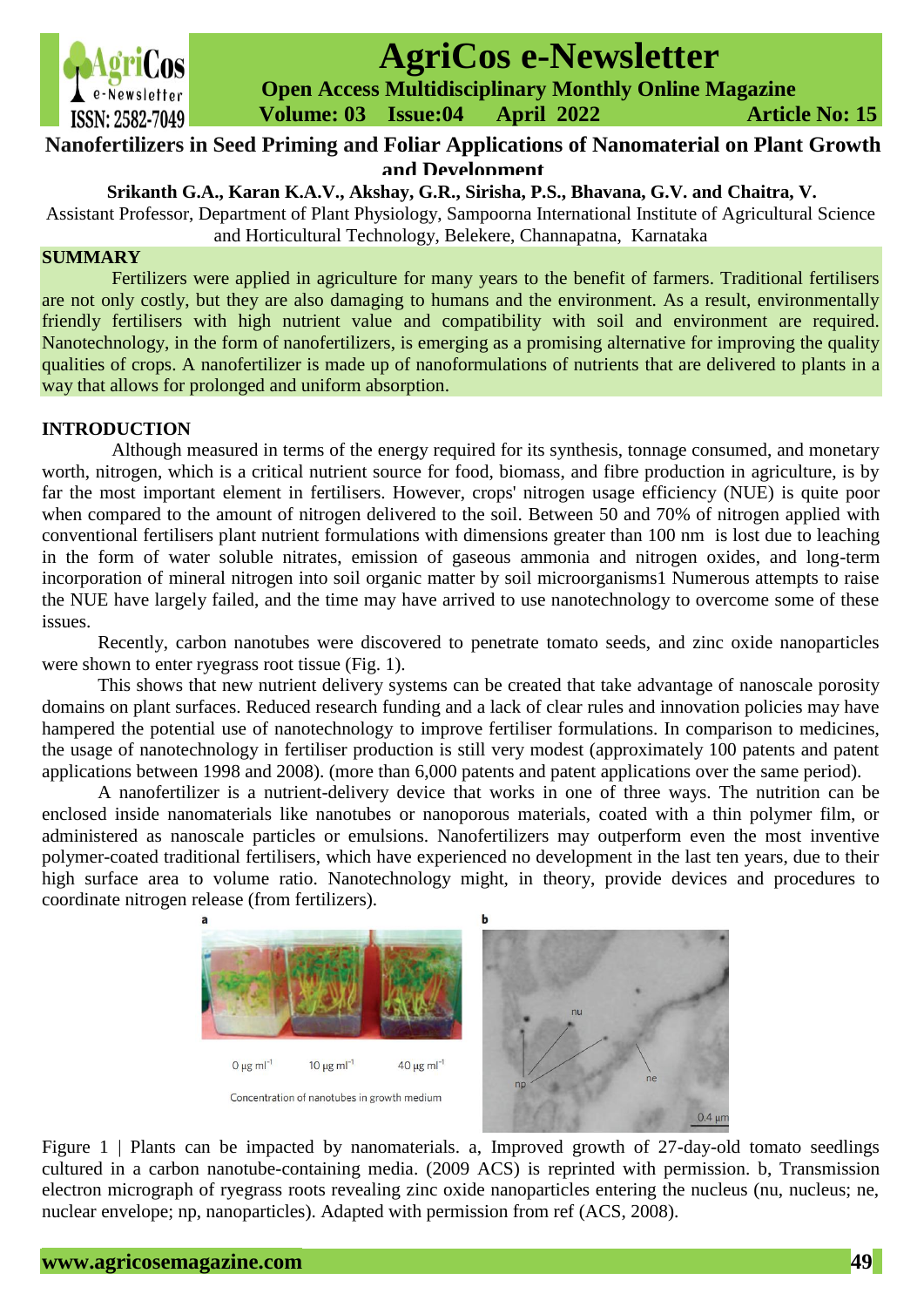With crop production, nanofertilizers should release nutrients on-demand while preventing them from changing prematurely into chemical/gaseous forms that are indigestible to plants. This can be accomplished by keeping nutrients from interacting with soil, water, or microorganisms, and only releasing nutrients when the plant can directly internalise them. Nanostrategies are starting to appear as examples.

The regulated release of chemical substances that regulate plant growth has been achieved using zinc– aluminiumlayered double-hydroxide nanocomposites. Fertilizers mixed into cochleate nanotubes have been claimed to improve yields (rolled-up lipid bilayer sheets). The insertion of urease enzymes into nanoporous silica has been used to limit the release of nitrogen from urea hydrolysis.

These techniques are intriguing, but they lack mechanisms to recognise and respond to plant demands as well as changes in soil nitrogen levels. The creation of functional nanoscale films and devices has the potential to boost NUE and agricultural productivity significantly. Nanotechnology may be able to improve the efficacy of fertilisers in other ways besides raising the NUE. Nanosize titanium dioxide, for example, has been used as a bactericidal ingredient in fertilisers due to its photocatalytic properties. Furthermore, the photoreduction of nitrogen gas by titanium dioxide may lead to increased crop yield. In addition, nanosilica particles absorbed by roots have been demonstrated to create coatings at cell walls, which can boost the plant's stress tolerance and yields. By improving fertiliser products, nanotechnology has the potential to have a significant impact on energy, the economy, and the environment. New opportunities for incorporating nanotechnologies into fertilisers should be investigated, while keeping in mind any potential risks to the environment or human health. We believe that nanotechnology will be transformative in this arena if governments and universities work together to build such enabled agri products.



#### **Advance application in Nano-fertiliser application**

**Fig:** Drone spraying of Nano Urea was successfully tested in the field

A realistic field experiment of Drone Spray of Nano Liquid Urea was done at Bhavnagar, Gujarat, in the presence of Union Minister of Chemicals and Fertilizers and Health and Family Welfare Shri Mansukh Mandaviya. A significant number of farmers attended the trial. IFFCO, a nano urea developing business, conducted this demonstration of delivering liquid nano urea by drone. The programme was hailed as a big success by Union Minister Shri Mandaviya. "India is becoming the world's first country to begin commercial Nano Urea production." Nano Urea is not only being produced on a huge scale now, but farmers have been embracing it on a vast scale since the beginning. It began production in June and has produced over 5 million bottles of Nano Urea to date. Every day, more over one lakh bottles of nano urea are manufactured," he stated.

Seed priming is the technique of controlling germination by adjusting the temperature and moisture content of the seed to maximise its potential. Several distinct priming procedures, such as liquid or osmotic priming and solid matrix priming, have been reported to be utilised commercially. Micronutrients can be used as seed priming material. A new strategy for increasing seedling vigour and increasing germination percentage is nano priming of elements (Dehkourdi and Mosavi, 2013; Ghafari and Razmjoo, 2013).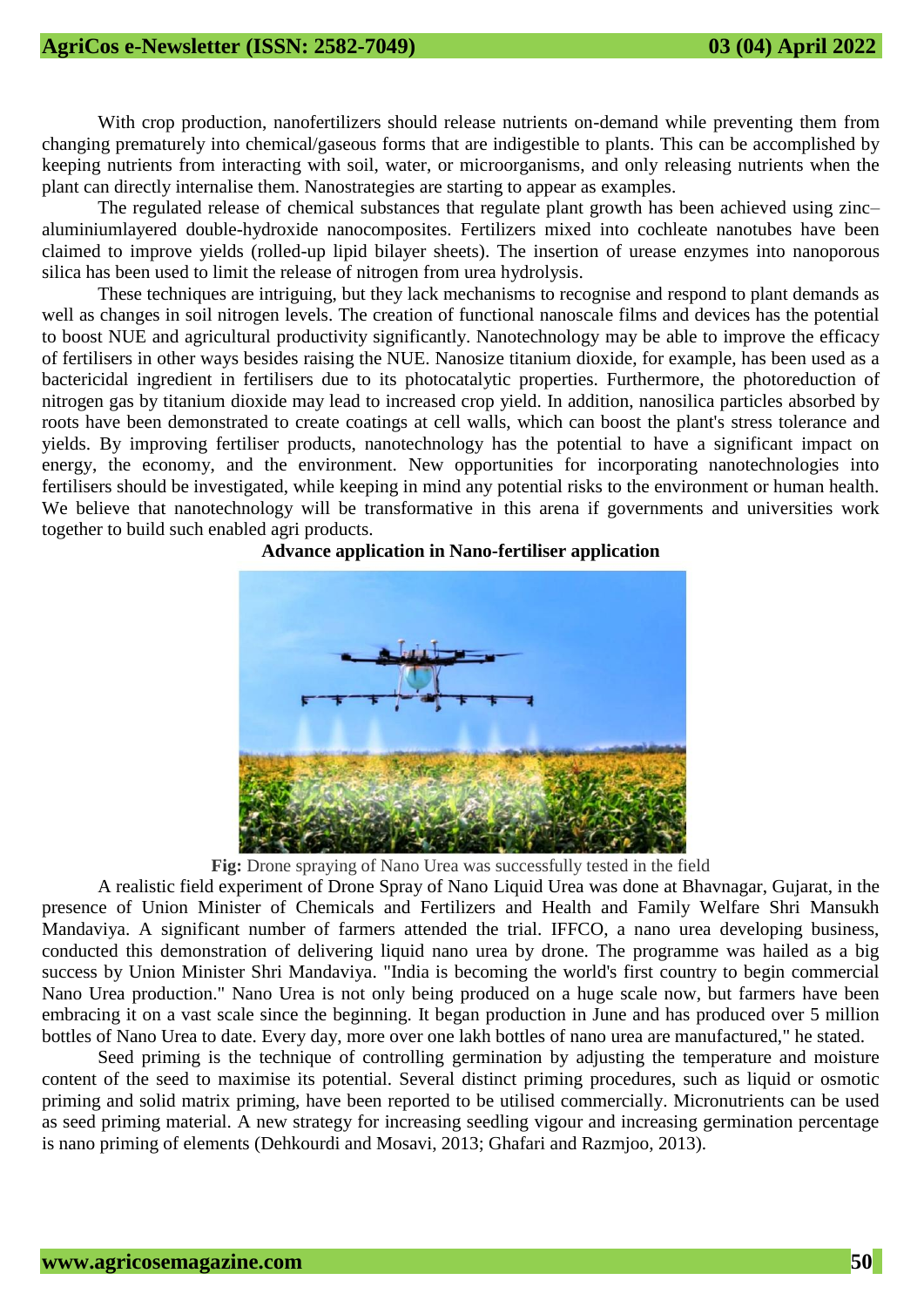## **AgriCos e-Newsletter (ISSN: 2582-7049) 03 (04) April 2022**

This method is very useful in chelate fertilisers like zinc, calcium, and iron. These micronutrients can also be applied to the leaves as a foliar treatment. Foliar application is a method of feeding plants that involves directly delivering liquid micronutrients to their leaves. Essential nutrients can be absorbed by plants through their leaves. Nanofertilizers enhanced peanut output and photosynthesis, according to Liu *et al.* (2005). Sheykhbaglou *et al.* (2010) found that spraying nano fertilisers like nano-iron oxide particles on the leaves boosted soybean grain yield. Nano zinc particles were found to boost stem and root growth in other studies.

Seed priming had a significant influence solely on 100 seed weight and grain yield, while foliar treatment had a substantial effect on grain yield and yield components. Grain yield and yield components were unaffected by the interplay of foliar spray and seed priming (data not shown). The nano-iron chelate fertiliser raised seed number per pod, pod number per plant, 100 seed weight, and grain production by 17, 48, 13, and 65 percent, respectively, as compared to the control treatment.



Fig. 1. Effect of foliar application of nanoparticles on grain yield and yield components.

According to Hatwar *et al.,* stated that there is increased photosynthetic and other metabolic activities leads to an increase in various plant metabolites responsible for cell division and elongation, which leads to an increase in various plant metabolites responsible for cell division and elongation (2003). Iron is a component of ferrodoxin, an electron transport protein that is associated with chloroplast, and it plays an important function in improving growth characteristics. It may have aided in better growth because it aids in photosynthesis (Hazra *et al.,* 1987). Using iron fertiliser enhanced chickpea grain production by 17.3 percent over the control. Iron foliar treatment enhanced grain yield through altering the quantity of seeds per plant and seed weight.

As a result, iron shortage may be a production limiting factor, lowering crop yield dramatically. Seed priming with Zn, Fe, and Ca nanoparticles increased 100 seed weight and grain yield as compared to the untreated control (Fig. 2). The rapid and appropriate establishment of seedlings (Farooq *et al.,* 2008), minimization of time between seed sowing and emergence and emergence synchronisation (Parera and Cantliffe, 1994), their capable use of nutrient, soil moisture, and solar radiation (Subedi and Ma, 2005),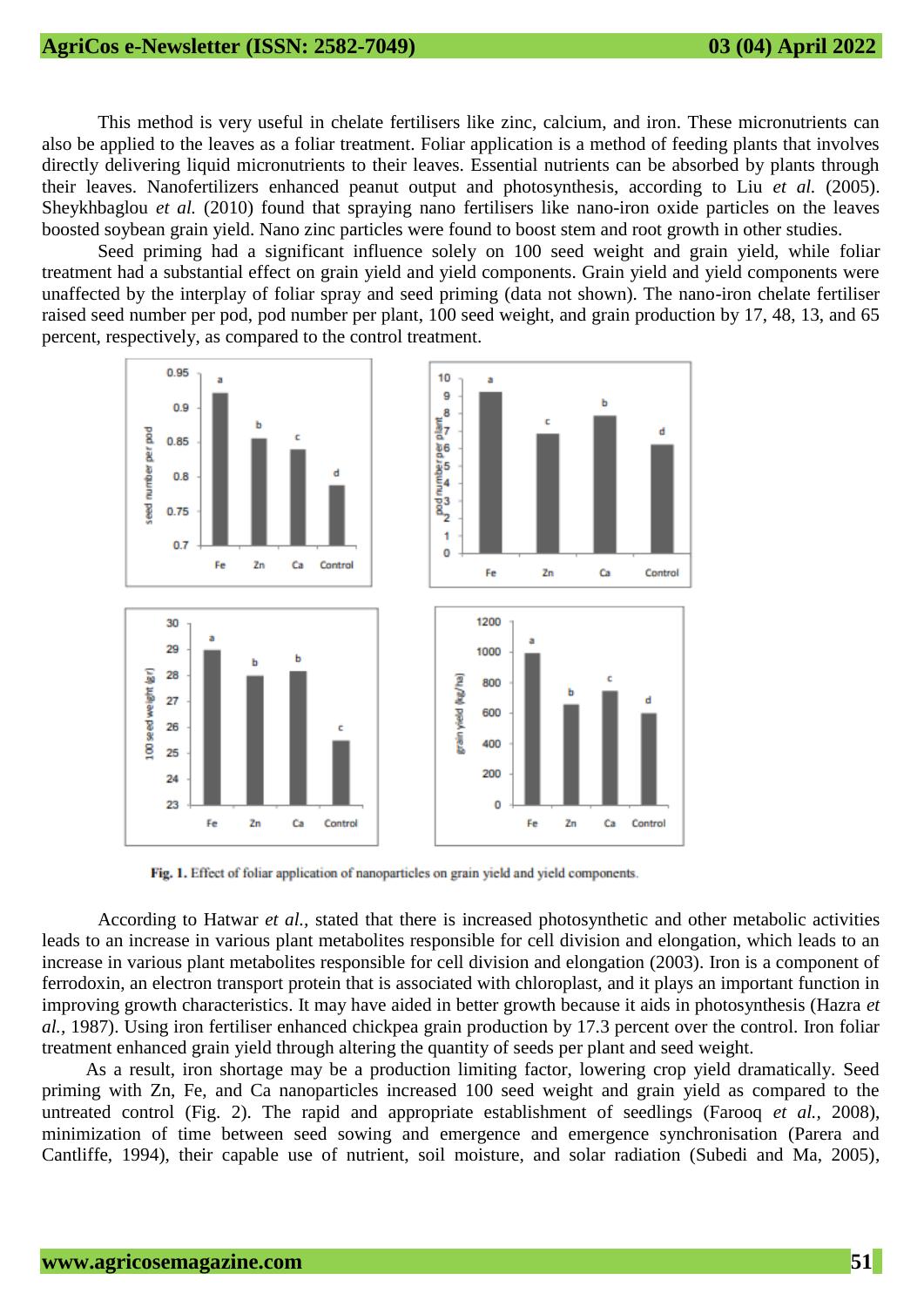photosynthetic rate and stomatal conductance (Subedi and Ma, 2005), and photosynthetic rate and stomatal conductance (Fariduddin *et al.,* 2003).



Fig. 2. Effect of seed priming with nanoparticles on grain yield and 100 seed weight.

Nano iron treatment has an effect on a protein produced by a bean plant. The introduction of iron nanoparticles appears to result in an increase in pod number and seed weight per 100 seeds.

#### **CONCLUSION**

Climate change, resource depletion, and biodiversity loss are all threatening our agriculture. A new agricultural revolution is required to improve crop yield while also ensuring food quality and safety in a sustainable manner. Agriculture's long-term viability can be aided by nanotechnology. The significant use of nano-ZnO as a seed polymer coating/priming treatment improved the fodder maize's vegetative growth, fodder output and fibre quality. Furthermore, ZnONPs coating or priming treatments were found to be more effective at increasing the available zinc micronutrient in a field-grown fodder maize crop. Thus, seed treatments with a little amount of ZnO nanofertilizer can assist reduce zinc fertiliser application doses and, as a result, conventional Zn-fertilizer waste. Nano-priming affects biochemical pathways as well as the balance of reactive oxygen species and plant growth hormones, promoting stress and disease resistance while reducing pesticide and fertiliser use. The current study gives an overview of recent developments in the sector, highlighting the problems and opportunities associated with using nanotechnology in seed nano-priming as a contribution to sustainable agriculture practises.

#### **REFERENCES**

- Acharya, P., Jayaprakasha, G.K., Crosby, K.M., Jifon, J.L., and Patil, B.S. 2019. Green-Synthesized Nanoparticles Enhanced Seedling Growth, Yield, and Quality of Onion (Allium cepa L.). ACS Sustain. Chem. Eng. 7, 14580–14590.
- Avellan, A., Yun, J., Zhang, Y., Spielman-Sun, E., Unrine, J.M., Thieme, J., Li, J., Lombi, E., Bland, G., and Lowry, G.V. 2019. Nanoparticle Size and Coating Chemistry Control Foliar Uptake Pathways, Translocation, and Leaf-to-Rhizosphere Transport in Wheat. ACS Nano, 13, 5291–5305